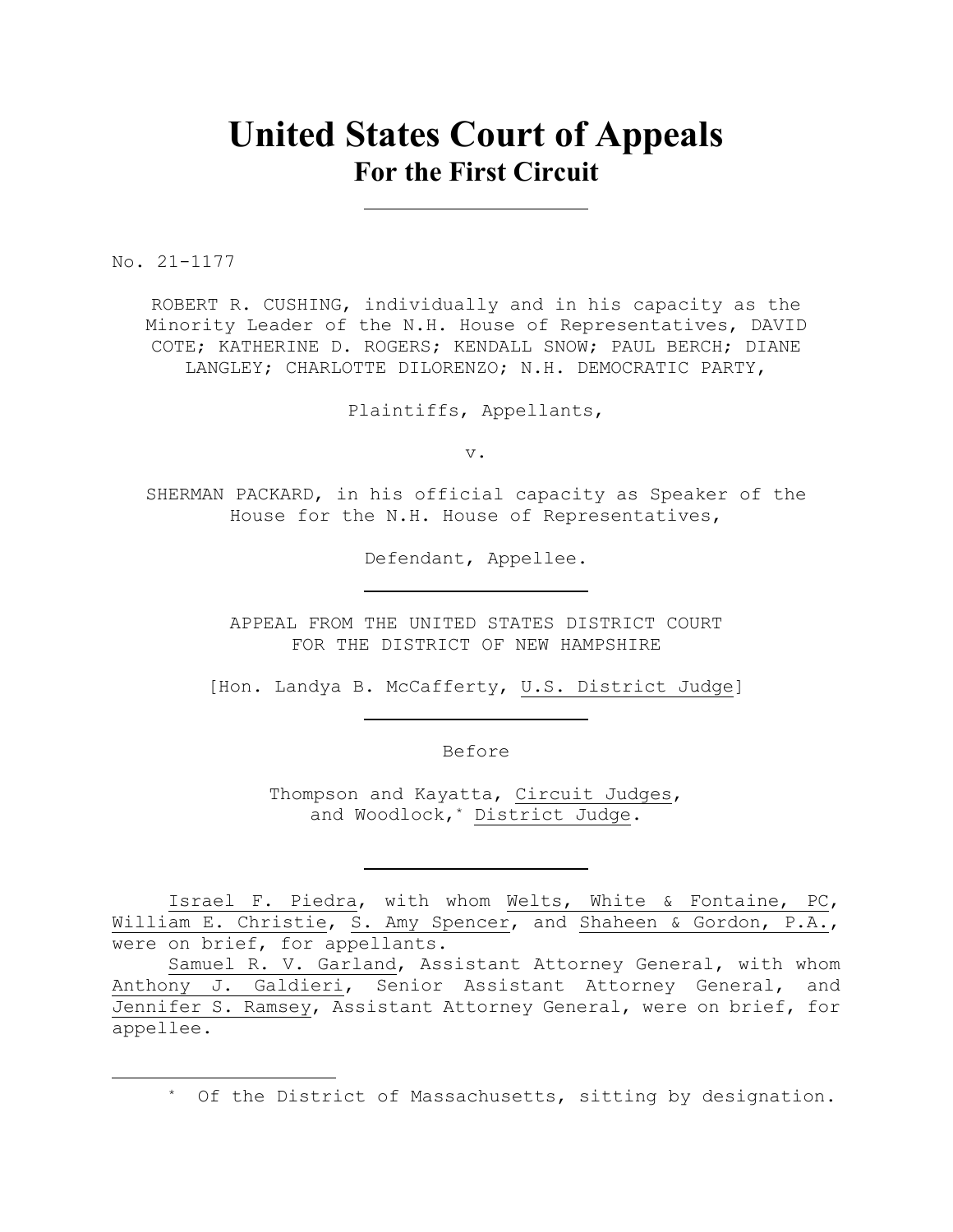April 8, 2021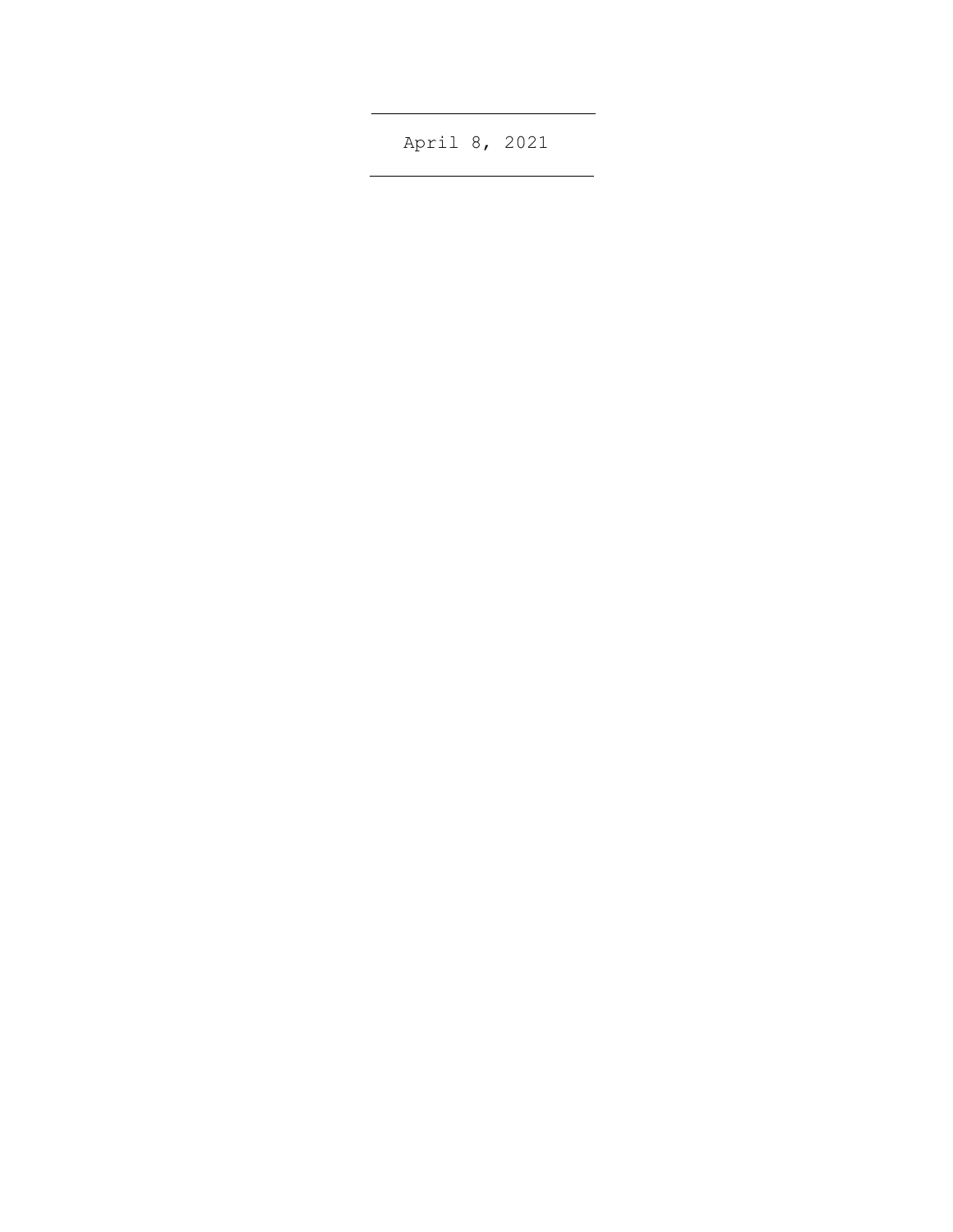**KAYATTA**, **Circuit Judge**. This expedited appeal arises out of a decision by the Speaker of the New Hampshire House of Representatives to enforce a House rule precluding any representative from participating in proceedings involving the full House -- including voting on House matters -- other than in person. Plaintiffs include seven members of the House who claim to suffer from medical conditions that make them especially vulnerable to the highly contagious novel coronavirus ("COVID-19"). Plaintiffs contend that Title II of the Americans with Disabilities Act, 42 U.S.C. § 12132, and Section 504 of the Rehabilitation Act, 29 U.S.C. § 794, require the Speaker to allow them to participate remotely. In denying plaintiffs' motion for a preliminary injunction, the district court ruled that the doctrine of legislative immunity bars the relief sought. On plaintiffs' appeal, we now vacate that denial and remand for further proceedings consistent with this opinion. Our reasoning follows.

## **I.**

Plaintiffs, elected members of the New Hampshire House of Representatives, suffer from serious medical conditions and/or disabilities that they allege render them particularly vulnerable to serious illness or death, should they contract COVID-19.1 The

<sup>1</sup> Plaintiffs, all of whom are over age sixty, have various conditions and disabilities, including Stage 4 prostate cancer;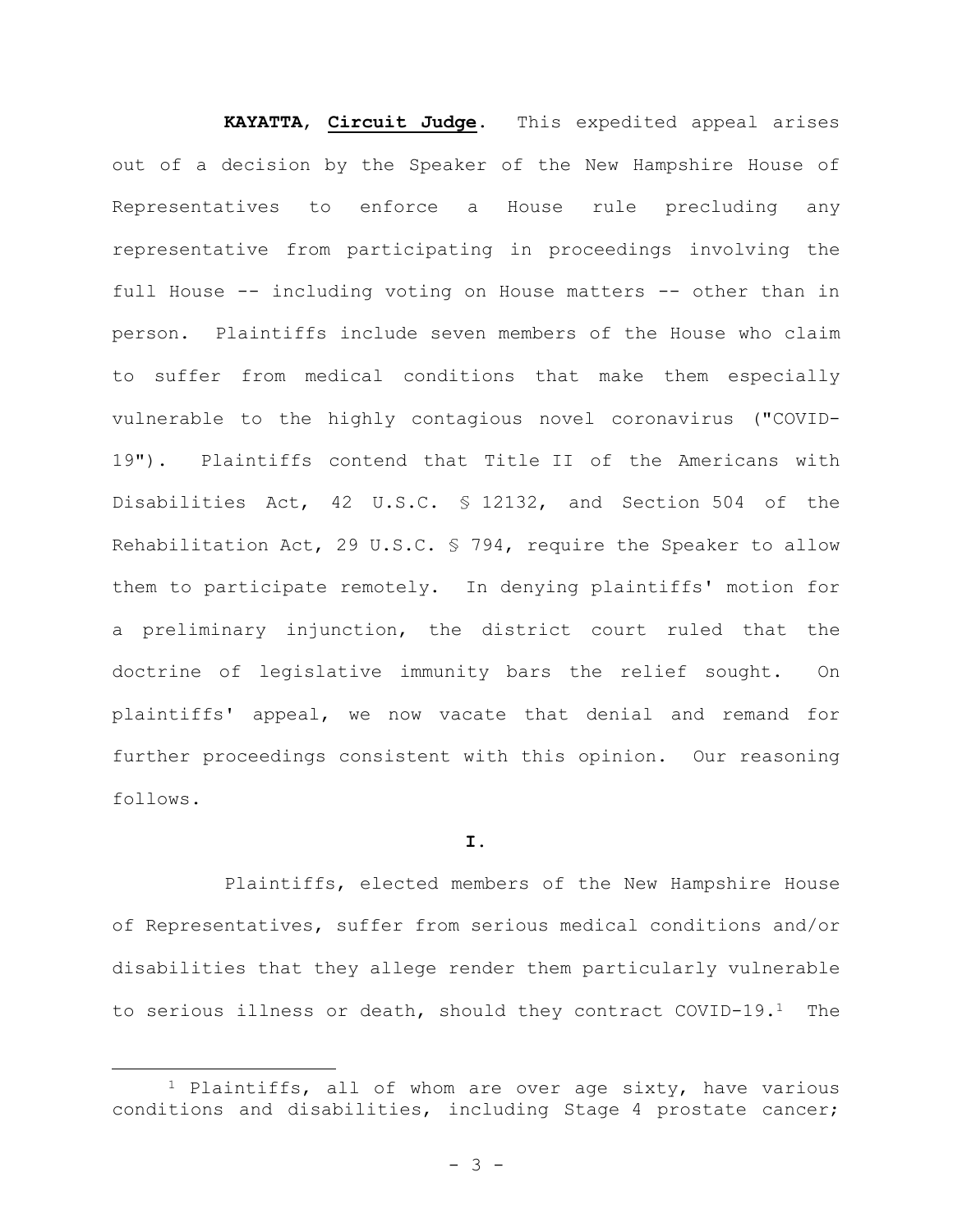risk of contracting COVID-19 is highest in heavily trafficked public locations, particularly indoors. Plaintiffs brought their suit in February of this year, at which point New Hampshire had experienced 70,505 confirmed cases of COVID-19, resulting in 1,130 deaths.

The House has 400 members. In a typical year, those 400 members would gather in person for approximately twenty full sessions. In September 2020, the House passed a motion requesting that the Supreme Court of New Hampshire declare whether holding a House session remotely, either wholly or in part, would violate the New Hampshire Constitution. The Court answered that question in the negative in November 2020, allowing for the possibility of remote sessions. Opinion of the Justs., No. 2020-0414, 2020 WL 6750797, at \*1 (N.H. Nov. 17, 2020).

House leadership has researched various methods to implement remote participation in full sessions since at least the summer of 2020. Since March 2020, the House has met five times in full session, each time in person. Locations for the full sessions have included the Whittemore Center at the University of New

compromised or suppressed immune systems; cardiac problems; Type 2 Diabetes; Guillain-Barré Syndrome; kidney disease; degenerative joint disease; asthma and other issues affecting lung capacity and function; and advanced age. At least one plaintiff lives in a communal facility that restricts residents from participating in events involving groups larger than ten individuals, even when outside the community.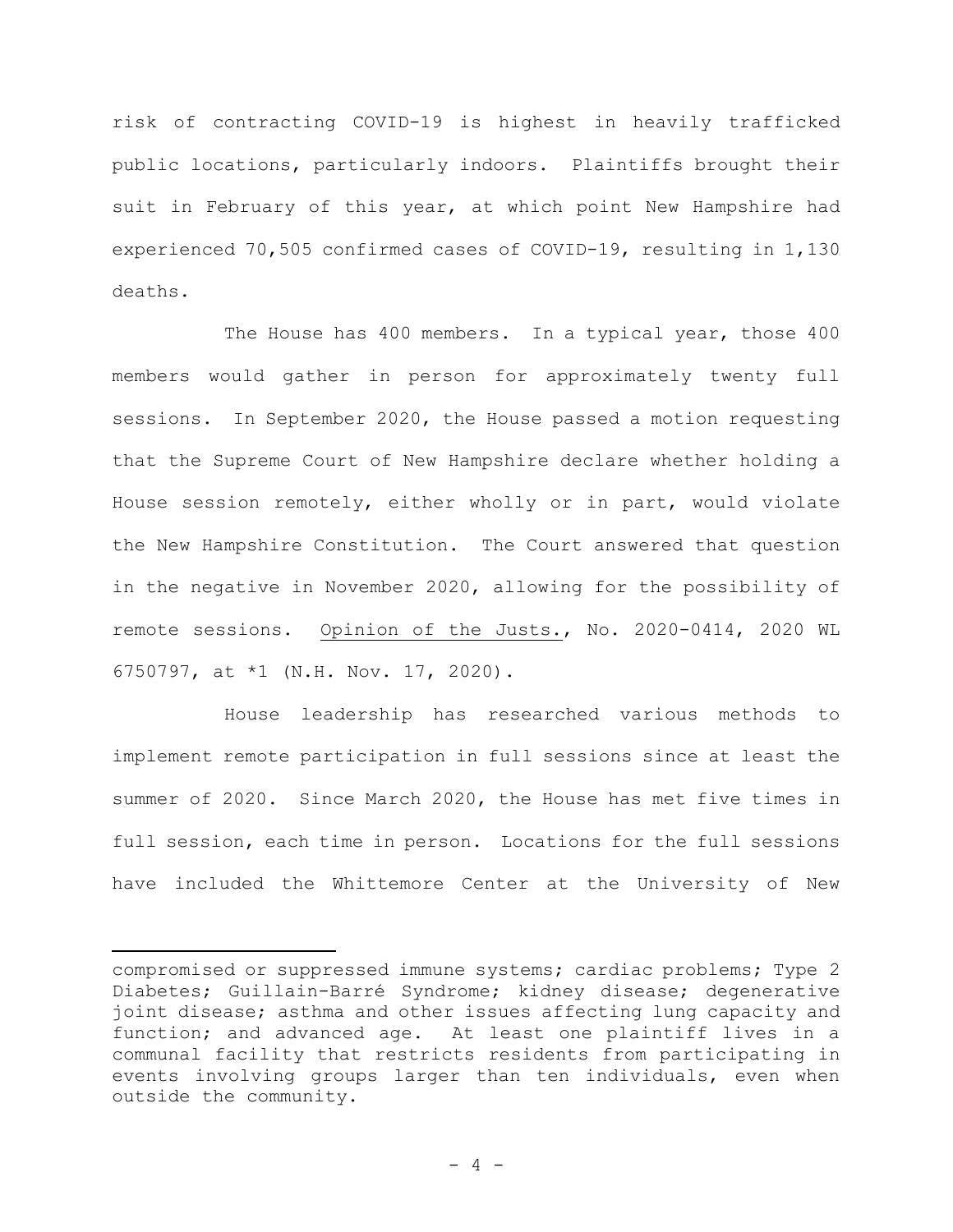Hampshire, an athletic field at UNH, and a parking lot -- with Representatives in their cars -- at UNH. In contrast, a number of committee meetings and full caucus meetings were conducted remotely via videoconferencing technology in 2020, with up to 200 people participating in some meetings.

The House is constitutionally mandated to meet on the first Wednesday in December for Organization Day. House leadership, comprised of Republican party members, decided to hold Organization Day outside on an athletic field on December 2, 2020. The prior day, Republican leadership revealed that an unspecified number of House Republicans had tested positive for COVID-19 after an indoor party caucus. Despite this potential exposure, at least sixty Representatives refused to wear face masks at Organization Day, where Representative Richard Hinch was elected Speaker. One week later, Speaker Hinch died of COVID-19. The second-ranking member in the House, Speaker Pro Tem Kim Rice, also contracted COVID-19. Defendant Packard became Acting Speaker at that time and was formally elected as Speaker on January 6, 2021.

In the New Hampshire House, if a given procedure is not governed by a constitutional provision, another House rule, or custom, usage, and precedent, the procedure shall be derived from the 2020 edition of Mason's Manual of Legislative Procedure. Rule 786 of that manual provides that "[a]bsent specific authorization by the constitution or adopted rules of the body,

 $- 5 -$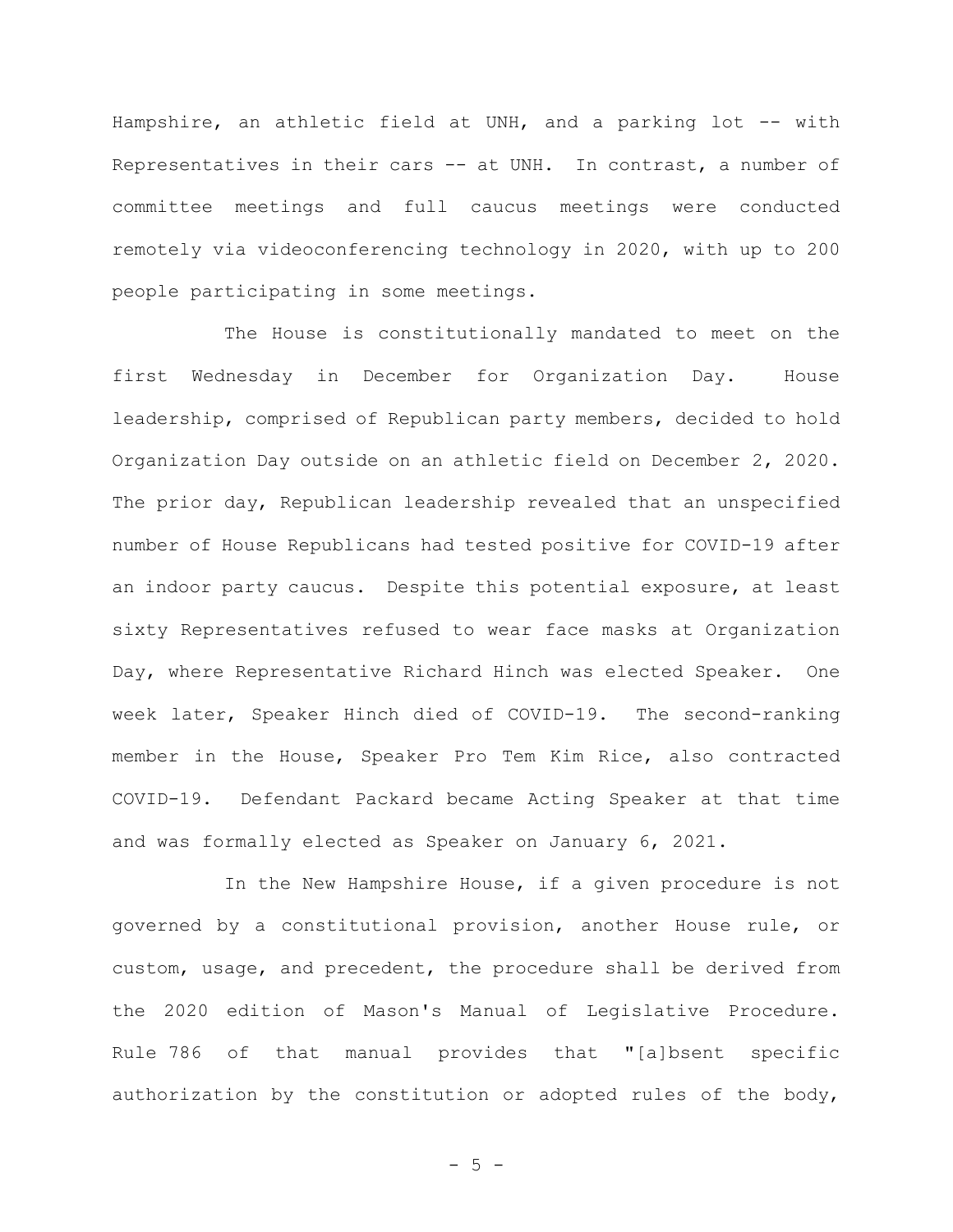remote participation in floor sessions by members of the legislative body is prohibited."

Since the COVID-19 pandemic began, House members have twice attempted to amend the House rules to permit remote participation at House sessions. One proposal involved allowing the Speaker, upon a member's request, to permit remote participation in committee meetings and legislative sessions; the other proposal involved allowing virtual meetings of the full House. The House narrowly rejected both proposals.

Following the announcement that the January 2021 session would take place in person in a parking lot, each plaintiff submitted a written request to the Speaker that he or she be allowed to participate remotely in House sessions. The Speaker did not grant any member's request for remote participation. Nor did the Speaker grant remote participation requests made after he announced that the House would meet inside for the February 2021 session. Further sessions are expected between now and the end of June.

Plaintiffs then filed this action, alleging violations of the ADA and Rehabilitation Act. Plaintiffs' complaint also pled claims under the Fourteenth Amendment to the United States Constitution and under the New Hampshire Constitution. On appeal, however, plaintiffs train their attention on their federal statutory claims, eschewing any argument that either the

- 6 -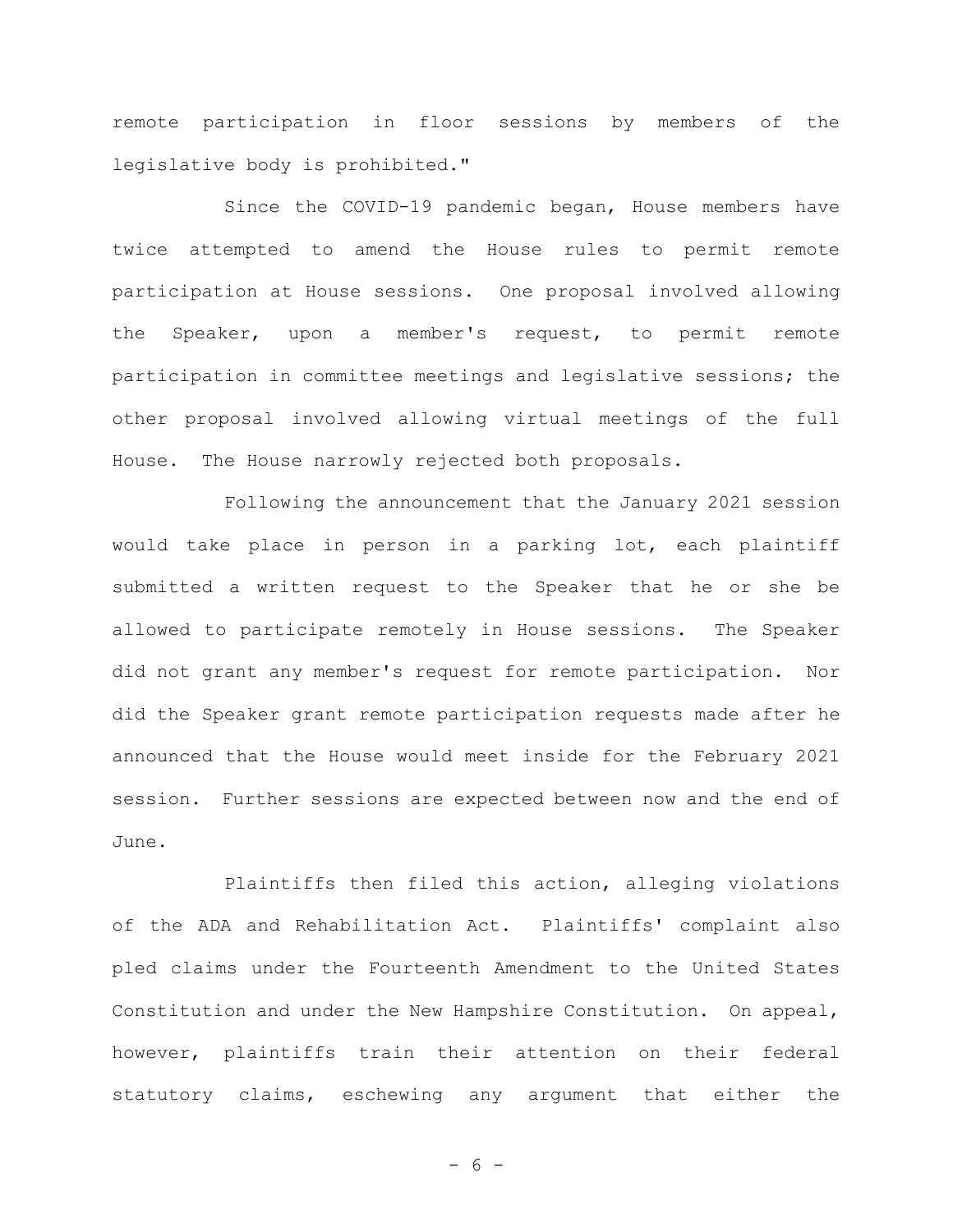Fourteenth Amendment itself or New Hampshire law provide a sufficient basis for setting aside the judgment of the district court.

## **II.**

The district court found that the doctrine of legislative immunity shielded the Speaker from having to comply with the ADA and/or Section 504. Cushing v. Packard, Civil No. 21-cv-147-LM, 2021 WL 681638, at \*6–7 (D.N.H. Feb. 22, 2021). In so doing, the district court relied heavily on our opinion in National Association of Social Workers v. Harwood, 69 F.3d 622 (1st Cir. 1995). There, we considered a state legislative rule barring private lobbyists from the floor of the Rhode Island House of Representatives while that House was in session. Id. at 624– 25. In resolving the question presented in Harwood, we held that "[w]here, as here, a legislative body adopts a rule, not invidiously discriminatory on its face, that bears upon its conduct of frankly legislative business, we think that the doctrine of legislative immunity must protect legislators and legislative aides who do no more than carry out the will of the body by enforcing the rule as a part of their official duties." Id. at 631 (internal citation omitted). We further observed that "[a] rule that colors the very conditions under which legislators engage in formal debate is indubitably part and parcel of the legislative process." Id. at 632 (citations omitted). Because the "regulation

- 7 -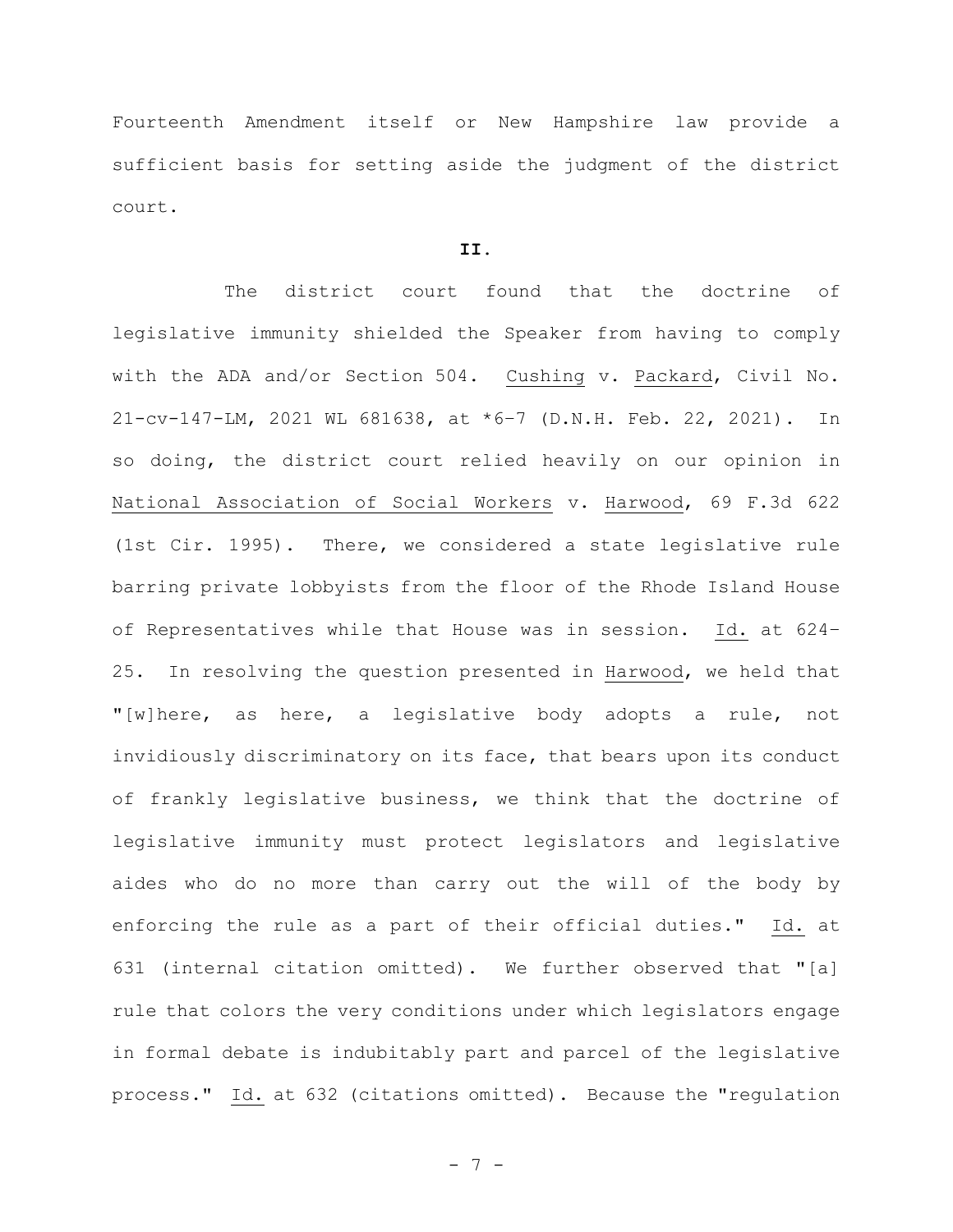of admission to the House floor comprise[d] 'an integral part of the deliberative and communicative processes by which Members participate in . . . House proceedings,'" we concluded that "the doctrine of legislative immunity pertain[ed]" to the challenged rule. Id. at 632 (quoting Gravel v. United States, 408 U.S. 606, 625 (1972)).

Speaker Packard, the defendant in the instant action, says this case is just the same as Harwood. Not quite. Harwood would be more analogous to the case now before us if the legislature in Harwood had barred lobbyists in wheelchairs from having access to the House. Such a case would present an issue not addressed at all in Harwood: Whether either Title II of the ADA or Section 504 of the Rehabilitation Act abrogates the immunity relied upon in Harwood.<sup>2</sup> To that issue  $-$  apparently a matter of first impression -- we now turn our attention.

Title II of the ADA provides that "no qualified individual with a disability shall, by reason of such disability, be excluded from participation in or be denied the benefits of the services, programs, or activities of a public entity, or be subjected to discrimination by any such entity."<sup>3</sup> 42 U.S.C.

<sup>&</sup>lt;sup>2</sup> Plaintiffs also argue at length that legislative immunity does not apply at all because this suit is really an action against the state, not against a legislator. Because we find that legislative immunity does not apply, we need not reach this issue.

<sup>&</sup>lt;sup>3</sup> The parties have not made arguments regarding whether plaintiffs are individuals with disabilities as defined under the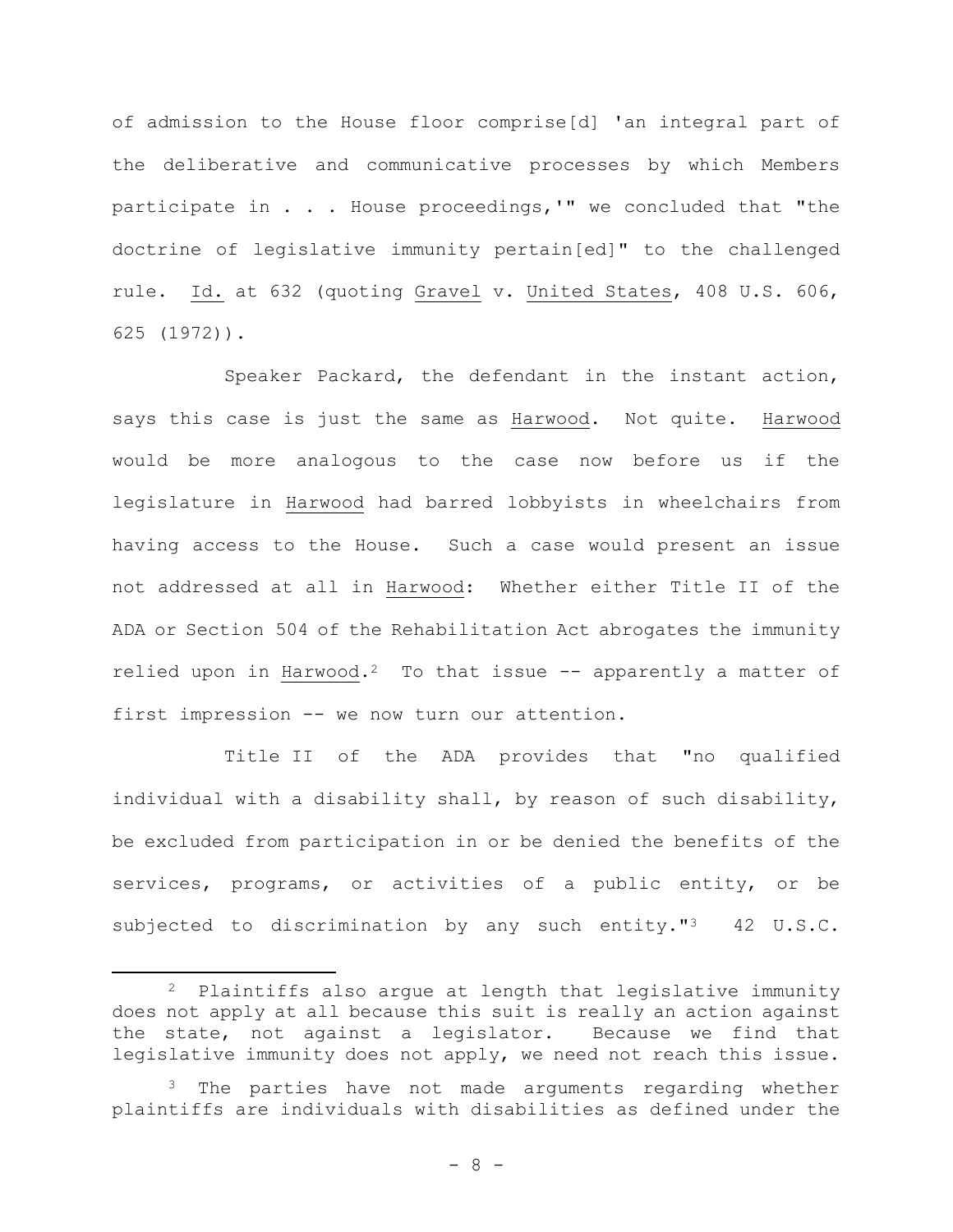§ 12132. The ADA defines "public entity" to include "any State or local government" or "any . . . instrumentality of a State or States or local government." Id.  $\frac{1}{2}$  12131(1)(A)-(B). The ADA further provides that Congress's imposition of obligations on state governments under Title II may trump even Eleventh Amendment immunity. See id. § 12202 ("A State shall not be immune under the [E]leventh [A]mendment . . . from an action in [a] Federal or State court of competent jurisdiction for a violation of this chapter."); Tennessee v. Lane, 541 U.S. 509, 533-34 (2004) (holding that in providing prophylactic relief in the context of a "fundamental right of access to [state] courts," Title II of the ADA "constitutes a valid exercise of Congress's § 5 authority to enforce the guarantees of the Fourteenth Amendment" and abrogates the states' Eleventh Amendment sovereign immunity).

Similarly, Section 504 of the Rehabilitation Act provides that "[n]o otherwise qualified individual with a disability . . . shall, solely by reason of her or his disability, be excluded from the participation in, be denied the benefits of, or be subjected to discrimination under any program or activity receiving [f]ederal" funds. 29 U.S.C. § 794(a); see also Ruskai v. Pistole, 775 F.3d 61, 77 (1st Cir. 2014). The term "[p]rogram or activity" includes "all of the operations of" "[an]

ADA and Rehabilitation Act. We, likewise, do not address that question.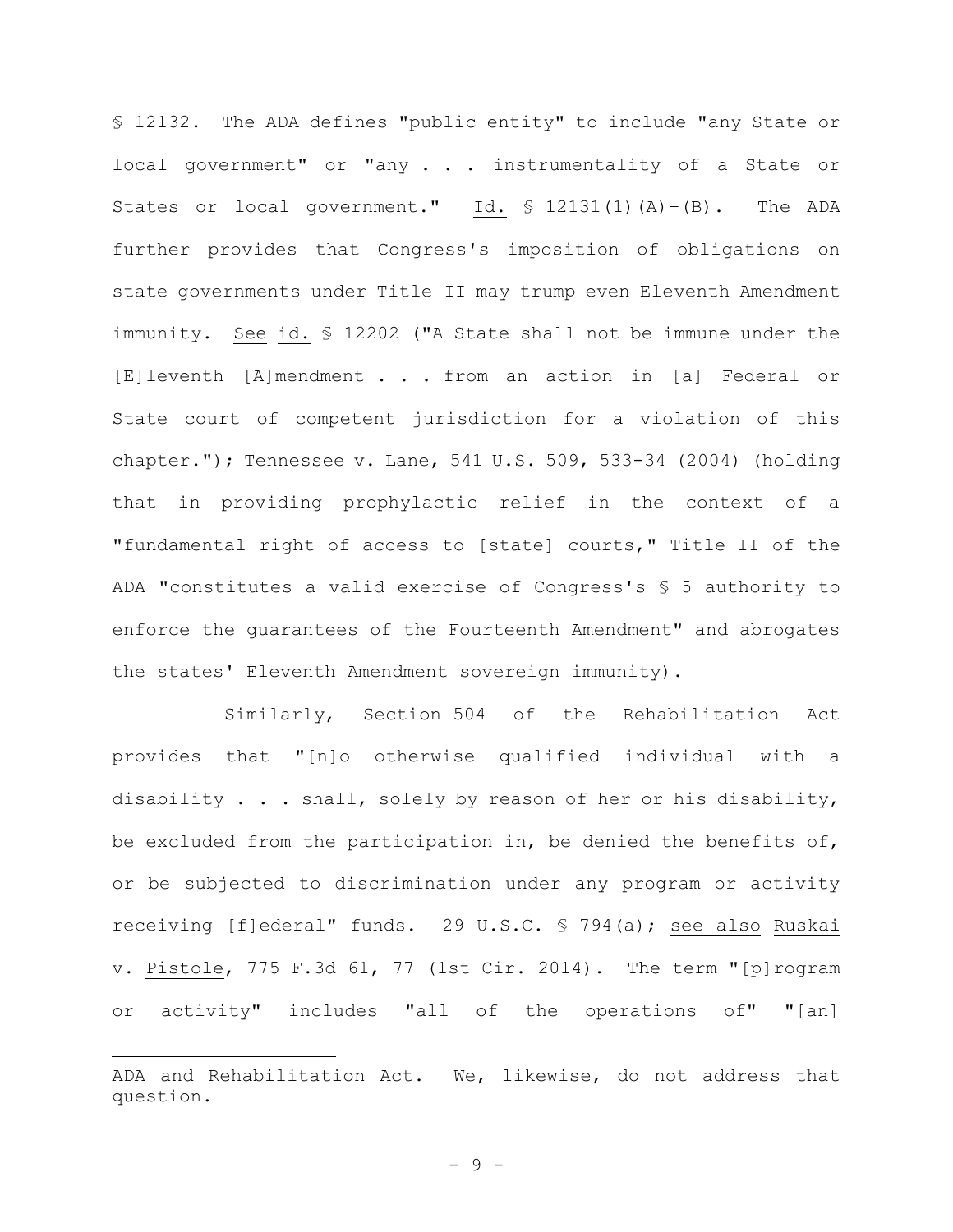instrumentality of a State or of a local government" and of "each . . . State or local government entity[] to which [federal] assistance is extended." 29 U.S.C.  $\frac{1}{2}$  794(b)(1)(A)-(B). Section 504 "requires that a public entity make 'reasonable modifications' to existing practices . . . to 'accommodate' disabled persons." Doucette v. Georgetown Pub. Sch., 936 F.3d 16, 23 (1st Cir. 2019) (quoting Alexander v. Choate, 469 U.S. 287, 300 (1985)). Under the Rehabilitation Act, states waive immunity by receiving funds from a federal program. See 29 U.S.C. § 794(a)– (b); 42 U.S.C. § 2000d-7(a)(1) ("A State shall not be immune under the Eleventh Amendment . . . from suit in Federal court for a violation of [S]ection 504 of the Rehabilitation Act of 1973 [29 U.S.C. § 794] . . . ."); Lane v. Pena, 518 U.S. 187, 200 (1996) (describing 42 U.S.C. § 2000d-7 as "an unambiguous waiver of the States' Eleventh Amendment immunity"); Nieves-Márquez v. Puerto Rico, 353 F.3d 108, 129 (1st Cir. 2003) ("Congress's intent to require waiver [under the Rehabilitation Act] is clear . . . . The Commonwealth, by accepting federal funds, has waived its immunity.").

The Speaker contends that nothing in the ADA or the Rehabilitation Act abrogates legislative immunity as applied in Harwood. The Speaker reasons that as a common-law doctrine, see Sup. Ct. of Va. v. Consumers Union of U.S., Inc., 446 U.S. 719, 732 (1980), legislative immunity survives federal legislation,

 $- 10 -$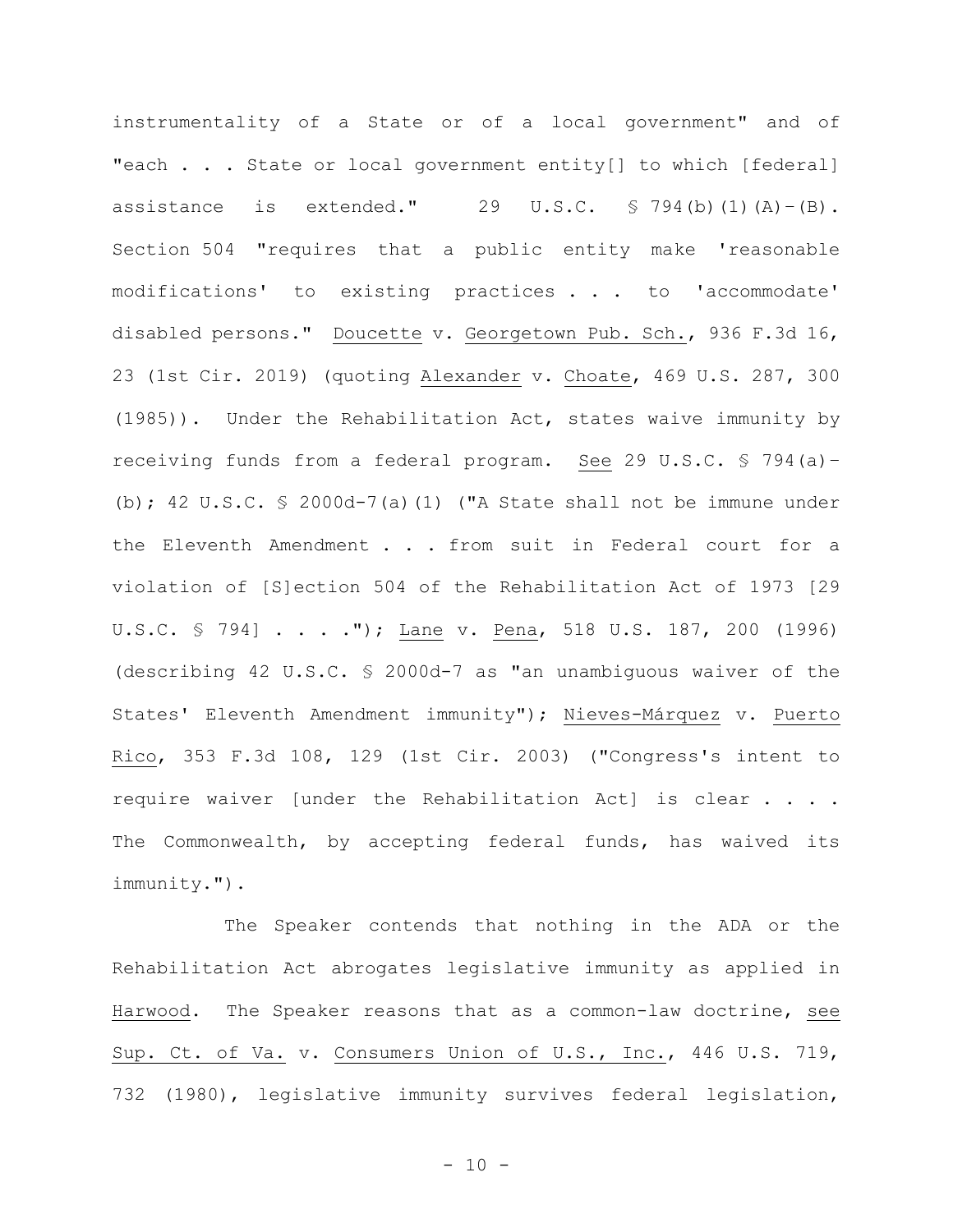unless Congress "speak[s] directly" to the matter of abrogating the doctrine, citing United States v. Texas, 507 U.S. 529, 534 (1993) (quoting Mobil Oil Corp. v. Higginbotham, 436 U.S. 618, 625 (1978)). See also id. ("[S]tatutes which invade the common law . . . are to be read with a presumption favoring the retention of long-established and familiar principles, except when a statutory purpose to the contrary is evident." (quoting Isbrandtsen Co. v. Johnson, 343 U.S. 779, 783 (1952))). And the Speaker points to the fact that both the ADA and the Rehabilitation Act expressly abrogate or waive Eleventh Amendment sovereign immunity, see 42 U.S.C. § 12202; 42 U.S.C. § 2000d-7(a)(1), yet fail to provide any similar express reference to legislative immunity.

We read the ADA otherwise. A statute may express a congressional intent sufficient to overbear a common-law doctrine without expressly mentioning the doctrine. See Texas, 507 U.S. at 534 ("Congress need not 'affirmatively proscribe' the common-law doctrine at issue." (quoting respondents' brief)). The key question is whether the statute as a whole makes it "evident" that Congress understood its mandate to control. Id. (quoting Isbrandtsen Co., 343 U.S. at 783). In this particular instance, Congress expressly said that the requirements of the ADA apply to "any State  $\ldots$  government." 42 U.S.C. § 12131(1)(A). And the Speaker unsurprisingly makes no argument that the New Hampshire

- 11 -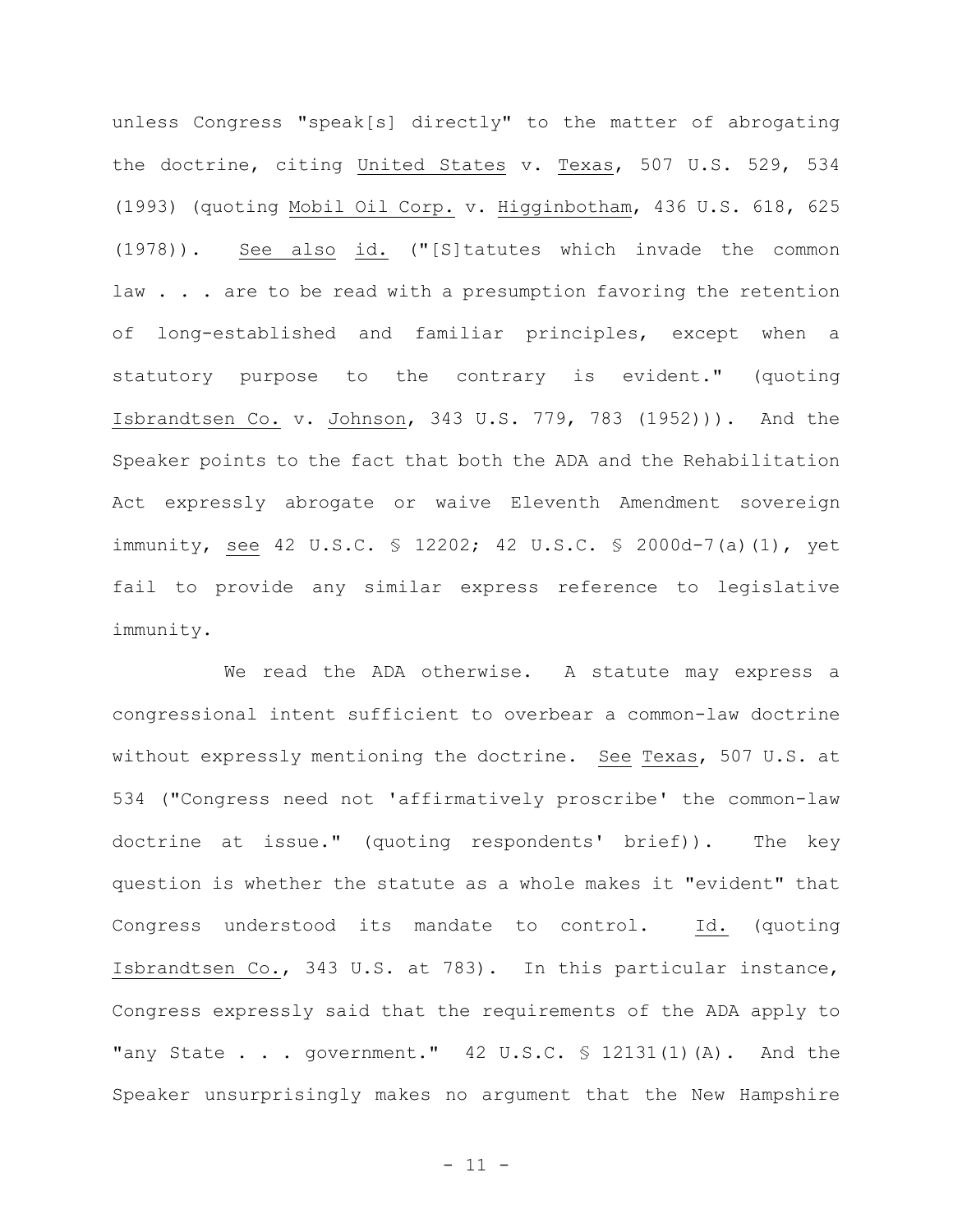House of Representatives is not part of New Hampshire's state government.

As to the Rehabilitation Act, the mandates in that statute, too, apply to a "State . . . government." 29 U.S.C. § 794(b)(1)(A)–(B). Moreover, the type of abrogation that occurs under the Rehabilitation Act arises from the state's own action in deciding to accept federal program funds, thereby waiving its immunity. Such a waiver may be particularly apt in this case, given the receipt by New Hampshire's legislature of at least \$190,000 in federal funds from the Coronavirus Aid, Relief, and Economic Security (CARES) Act. These funds were provided to the legislature in order to pay for COVID-19-related expenses, such as "off-site" sessions, subscriptions for videoconferencing technology, IT equipment for remote work, and sanitation.

We do not find particularly persuasive force in the fact that the ADA expressly abrogates Eleventh Amendment immunity by name, yet fails to include a similar mention of legislative immunity. See 42 U.S.C. § 12202. The former is a more obvious impediment that is expressly enshrined in the Constitution. So one can easily see why Congress might expressly mention it, while relying otherwise on the broad statement applying the statute to state governments to abrogate any other asserted bar, including legislative immunity. Compare Kimel v. Fla. Bd. of Regents, 528 U.S. 62, 73 (2000) (requiring Congress to "mak[e] its intention

- 12 -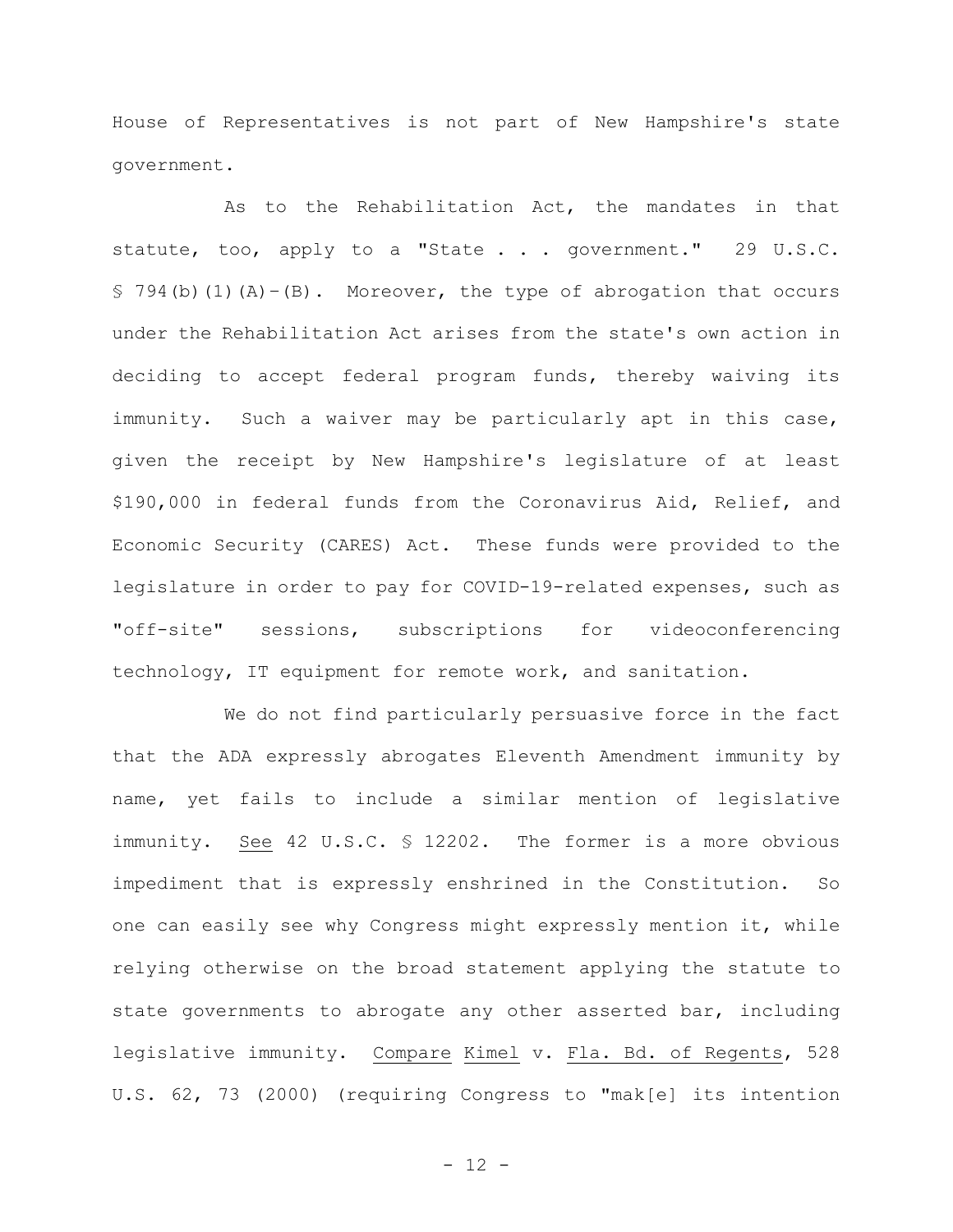unmistakably clear in the language of the statute" when abrogating Eleventh Amendment immunity (quoting Dellmuth v. Muth, 491 U.S. 223, 228 (1989))), with Texas, 507 U.S. at 534 (declining to require an affirmative proscription for abrogation of common-law doctrines when Congress's intent is evident).<sup>4</sup>

This is not to say that the comity concerns behind legislative immunity are of no relevance here. Under both the ADA and the Rehabilitation Act, the decision whether to require an accommodation must balance the benefits of the accommodation against the legitimate interests of the affected entity. See Clackamas Gastroenterology Assocs., P. C. v. Wells, 538 U.S. 440, 446–47 (2003) (cautioning that courts construing the ADA must weigh its remedial purpose against certain "countervailing considerations," including exceptions made by Congress); City of Boerne v. Flores, 521 U.S. 507, 533 (1997) ("Where, however, a congressional enactment pervasively prohibits constitutional state action in an effort to remedy or to prevent unconstitutional state action, limitations [on the enactment] tend to ensure Congress's means are proportionate to ends legitimate under § 5."); Wynne v. Tufts Univ. Sch. of Med., 932 F.2d 19, 24–25 (1st Cir. 1991) (requiring, under the Rehabilitation Act, "reasonable accommodations," which it distinguished from "substantial" and

<sup>4</sup> The Speaker points to no other relevant difference between the two types of immunity that should affect this analysis.